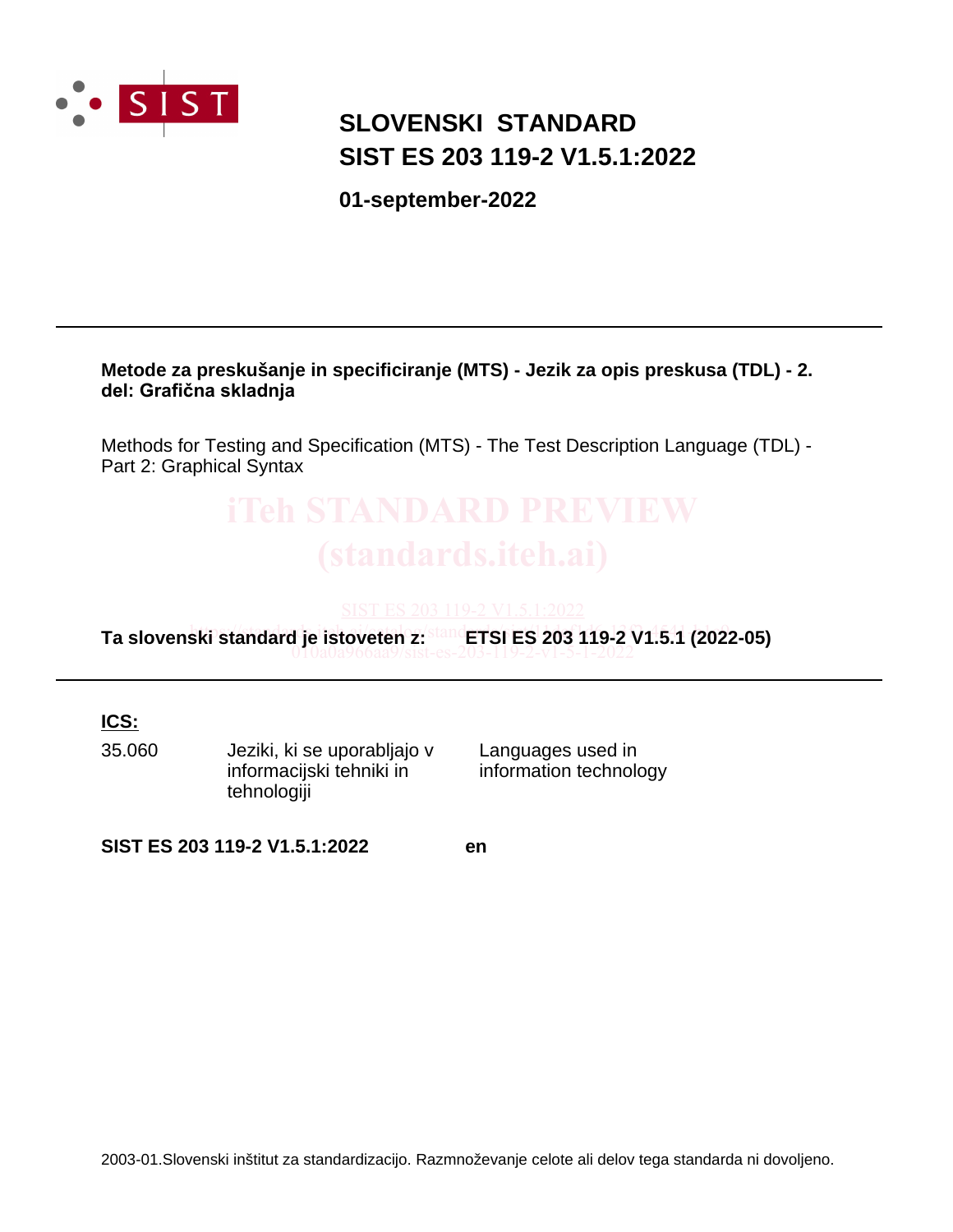**SIST ES 203 119-2 V1.5.1:2022**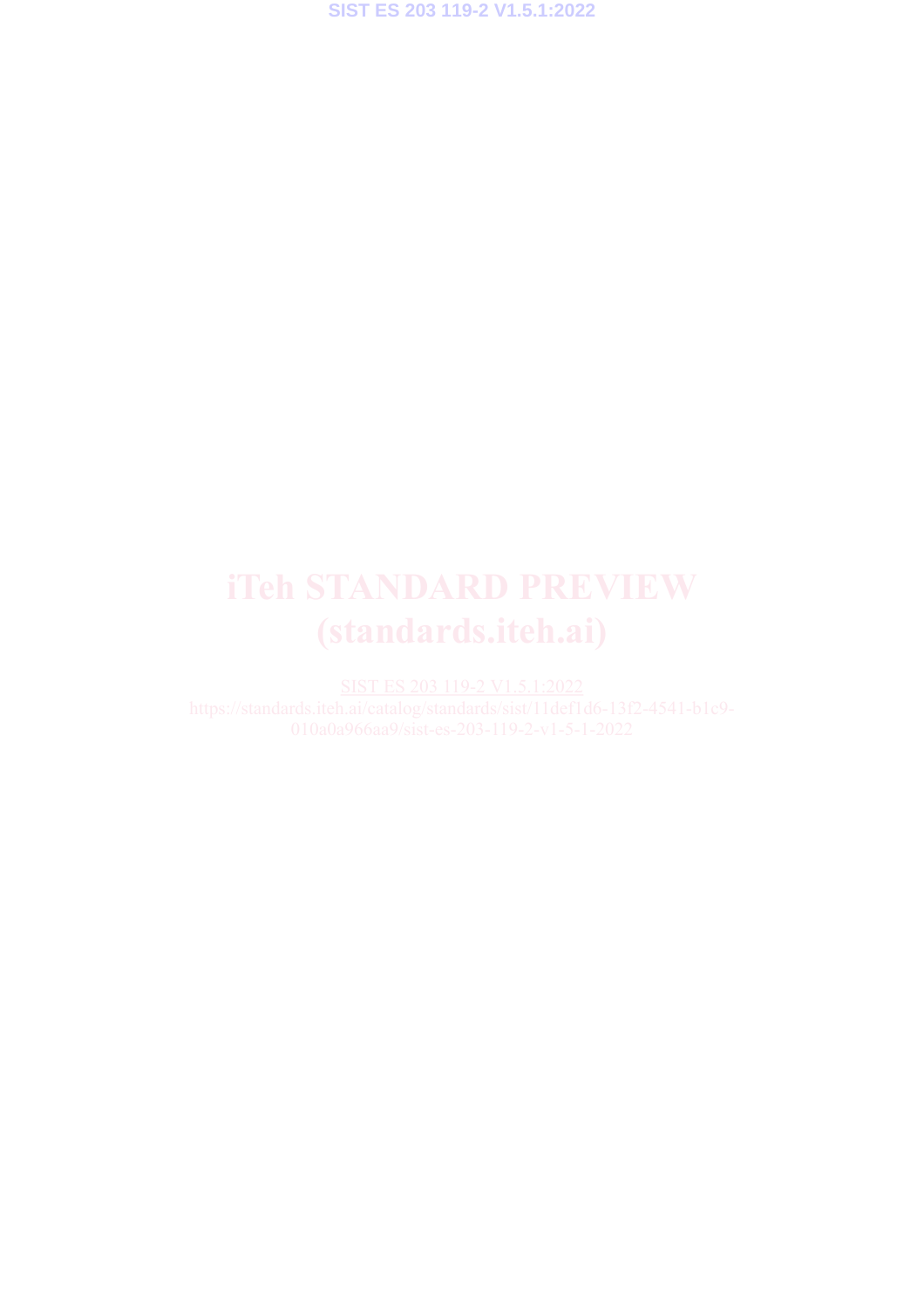

# ETSI ES 203 119-2 V1.5.1 (2022-05)



# **Methods for Testing and Specification (MTS); The Test Description Language (TDL); Part 2: Graphical Syntax**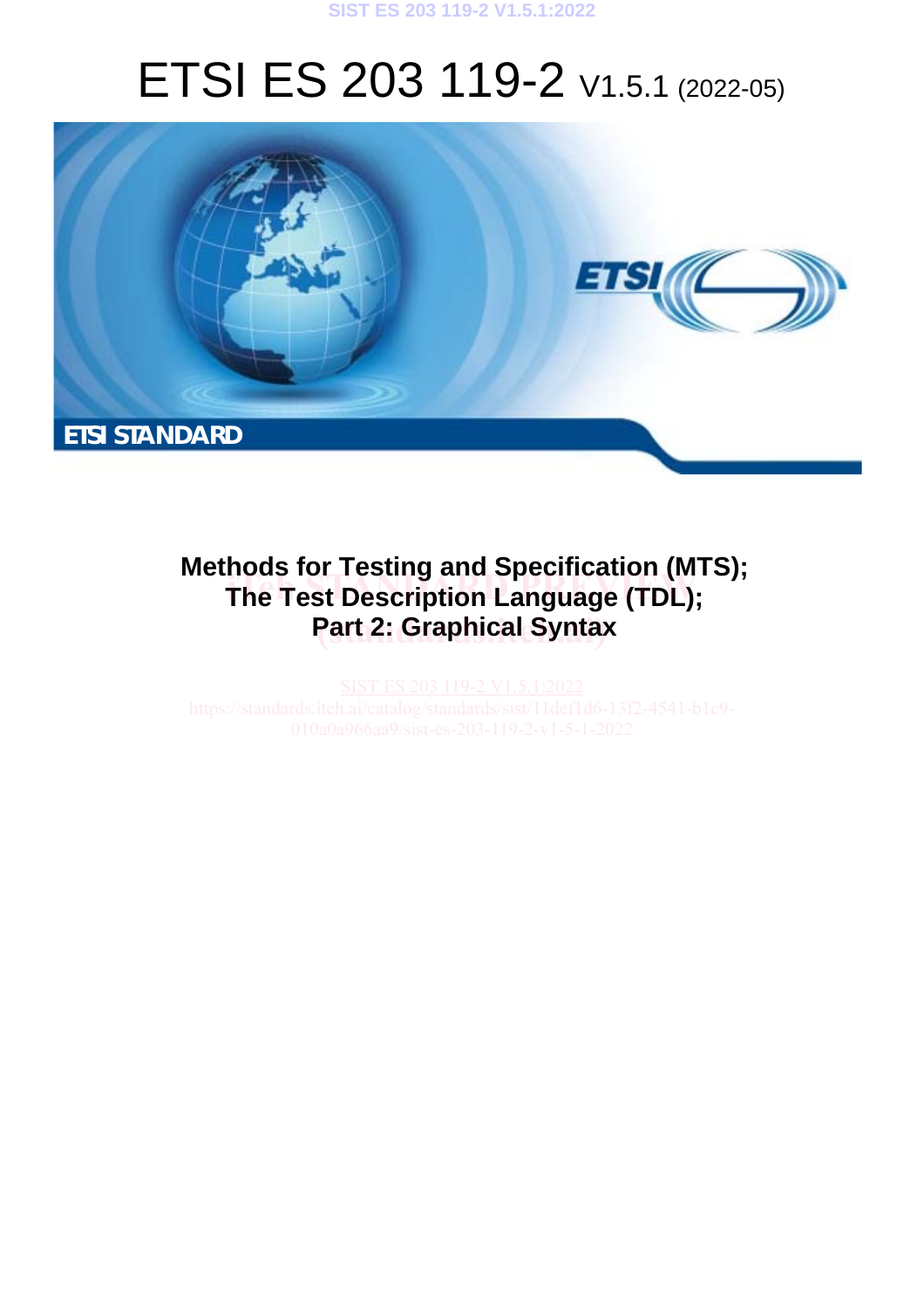Reference RES/MTS-TDL1192v151

Keywords

graphical notation, language, MBT, methodology, testing

*ETSI* 

650 Route des Lucioles F-06921 Sophia Antipolis Cedex - FRANCE

Tel.: +33 4 92 94 42 00 Fax: +33 4 93 65 47 16

Siret N° 348 623 562 00017 - APE 7112B Association à but non lucratif enregistrée à la Sous-Préfecture de Grasse (06) N° w061004871

### *Important notice*

The present document can be downloaded from: <http://www.etsi.org/standards-search>

The present document may be made available in electronic versions and/or in print. The content of any electronic and/or print versions of the present document shall not be modified without the prior written authorization of ETSI. In case of any nt versions or the present document shall not be modified without the prior written authorization or ETSI. In case or a<br>existing or perceived difference in contents between such versions and/or in print, the prevailing ver deliverable is the one made publicly available in PDF format at [www.etsi.org/deliver.](http://www.etsi.org/deliver)

Users of the present document should be aware that the document may be subject to revision or change of status.<br>Information on the current status of this and other ETSI documents is available at Information on the current status of this and other ETSI documents is available at <https://portal.etsi.org/TB/ETSIDeliverableStatus.aspx>

If you find errors in the present document, please send your comment to one of the following services: https://standar<mark><https://portal.etsi.org/People/CommiteeSupportStaff.aspx></mark> <sub>4541-b1c9-</sub>

If you find a security vulnerability in the present document, please report it through our Coordinated Vulnerability Disclosure Program: <https://www.etsi.org/standards/coordinated-vulnerability-disclosure>

### *Notice of disclaimer & limitation of liability*

The information provided in the present deliverable is directed solely to professionals who have the appropriate degree of experience to understand and interpret its content in accordance with generally accepted engineering or other professional standard and applicable regulations.

No recommendation as to products and services or vendors is made or should be implied.

No representation or warranty is made that this deliverable is technically accurate or sufficient or conforms to any law and/or governmental rule and/or regulation and further, no representation or warranty is made of merchantability or fitness for any particular purpose or against infringement of intellectual property rights.

In no event shall ETSI be held liable for loss of profits or any other incidental or consequential damages.

Any software contained in this deliverable is provided "AS IS" with no warranties, express or implied, including but not limited to, the warranties of merchantability, fitness for a particular purpose and non-infringement of intellectual property rights and ETSI shall not be held liable in any event for any damages whatsoever (including, without limitation, damages for loss of profits, business interruption, loss of information, or any other pecuniary loss) arising out of or related to the use of or inability to use the software.

### *Copyright Notification*

No part may be reproduced or utilized in any form or by any means, electronic or mechanical, including photocopying and microfilm except as authorized by written permission of ETSI.

The content of the PDF version shall not be modified without the written authorization of ETSI.

The copyright and the foregoing restriction extend to reproduction in all media.

© ETSI 2022. All rights reserved.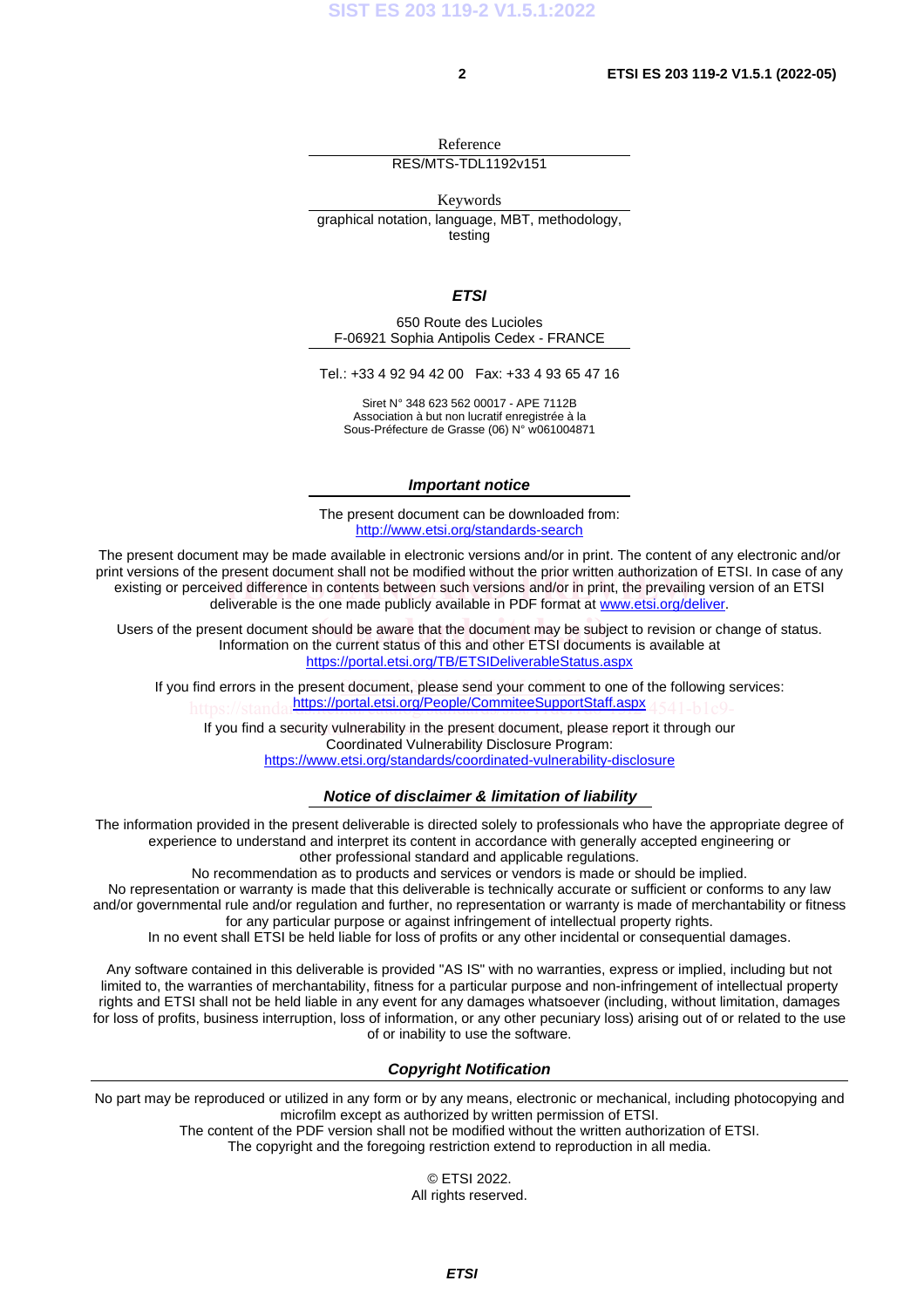$\mathbf{3}$ 

# Contents

| 1                |                                                                             |  |
|------------------|-----------------------------------------------------------------------------|--|
| 2                |                                                                             |  |
| 2.1              |                                                                             |  |
| 2.2              |                                                                             |  |
|                  |                                                                             |  |
| 3                |                                                                             |  |
| 3.1<br>3.2       |                                                                             |  |
| 3.3              |                                                                             |  |
|                  |                                                                             |  |
| 4                |                                                                             |  |
| 4.1<br>4.2       |                                                                             |  |
| 4.3              |                                                                             |  |
| 4.3.0            |                                                                             |  |
| 4.3.1            |                                                                             |  |
| 4.3.2            |                                                                             |  |
| 4.3.3            |                                                                             |  |
| 4.4              |                                                                             |  |
| 5                |                                                                             |  |
|                  |                                                                             |  |
| 6                |                                                                             |  |
| 6.1              |                                                                             |  |
| 6.1.1<br>6.1.2   |                                                                             |  |
| 6.1.3            |                                                                             |  |
| 6.1.4            | Package //standards.iteh.ai/catalog/standards/sist/11def1d6-13f2-4541-h1c9- |  |
| 6.1.5            |                                                                             |  |
| 6.1.6            |                                                                             |  |
| 6.1.7            |                                                                             |  |
| 6.1.8            |                                                                             |  |
| 6.1.9            |                                                                             |  |
| 6.1.10           |                                                                             |  |
| 6.1.11           |                                                                             |  |
| 6.2              |                                                                             |  |
| 6.2.1<br>6.2.2   |                                                                             |  |
| 6.2.3            |                                                                             |  |
| 6.2.4            |                                                                             |  |
| 6.2.5            |                                                                             |  |
| 6.2.6            |                                                                             |  |
| 6.2.7            |                                                                             |  |
| 6.2.8            |                                                                             |  |
| 6.2.9            |                                                                             |  |
| 6.2.10           |                                                                             |  |
| 6.2.11           |                                                                             |  |
| 6.2.12           |                                                                             |  |
| 6.2.13           |                                                                             |  |
| 6.2.14           |                                                                             |  |
| 6.2.15<br>6.2.16 |                                                                             |  |
| 6.2.17           |                                                                             |  |
| 6.2.18           |                                                                             |  |
| 6.2.19           |                                                                             |  |
| 6.2.20           |                                                                             |  |
|                  |                                                                             |  |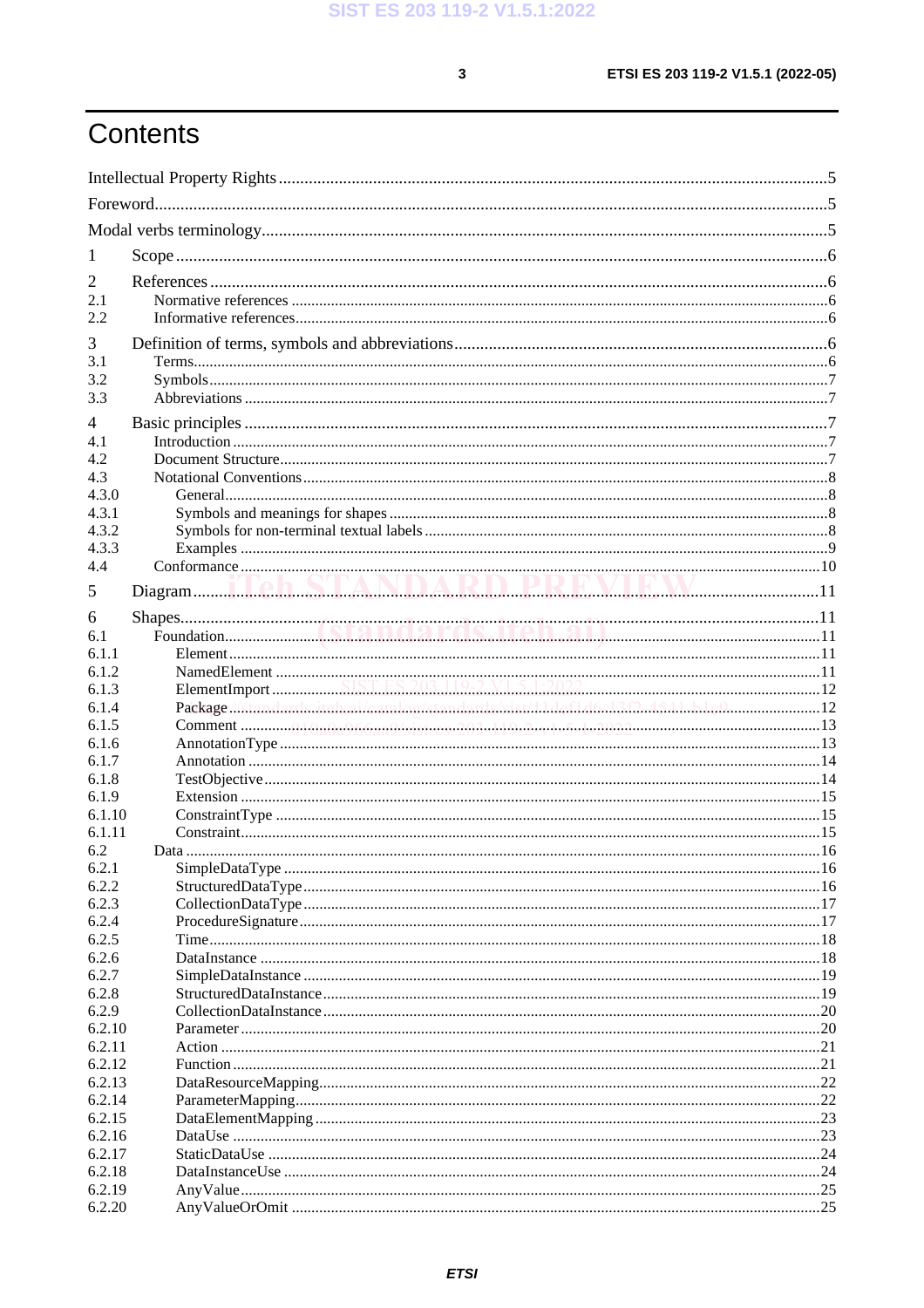$\overline{\mathbf{4}}$ 

| 6.2.22<br>6.2.23<br>6.2.24<br>6.2.25<br>6.2.26<br>6.2.27<br>6.2.28<br>6.2.29<br>6.2.30<br>6.3<br>6.3.1<br>6.3.2<br>6.3.3<br>6.3.4<br>6.3.5<br>6.3.6<br>6.3.7<br>6.3.8<br>6.4<br>6.4.1<br>6.4.2<br>6.4.3<br>6.4.4<br>6.4.5<br>6.4.6<br>6.5<br>6.5.2<br>6.5.3<br>6.5.4<br>6.5.5<br>6.5.6<br>UnboundedLoopBehaviour.am.catal.o.g/standards/sist/l.l.defil.d6l.3.f2454.l.b.l.c941<br>6.5.7<br>6.5.8<br>6.5.9<br>6.5.10<br>6.5.11<br>44<br>6.5.12<br>DefaultBehaviour.<br>6.5.13<br>6.5.14<br>6.5.15<br>6.5.16<br>6.5.17<br>6.5.18<br>6.5.19<br>6.5.20<br>6.5.21<br>6.5.22<br>6.5.23<br>6.5.24<br><b>Annex A (informative):</b><br>A.0<br>A.2<br>A.3 | 6.2.21 |  |
|-------------------------------------------------------------------------------------------------------------------------------------------------------------------------------------------------------------------------------------------------------------------------------------------------------------------------------------------------------------------------------------------------------------------------------------------------------------------------------------------------------------------------------------------------------------------------------------------------------------------------------------------------|--------|--|
|                                                                                                                                                                                                                                                                                                                                                                                                                                                                                                                                                                                                                                                 |        |  |
|                                                                                                                                                                                                                                                                                                                                                                                                                                                                                                                                                                                                                                                 |        |  |
|                                                                                                                                                                                                                                                                                                                                                                                                                                                                                                                                                                                                                                                 |        |  |
|                                                                                                                                                                                                                                                                                                                                                                                                                                                                                                                                                                                                                                                 |        |  |
|                                                                                                                                                                                                                                                                                                                                                                                                                                                                                                                                                                                                                                                 |        |  |
|                                                                                                                                                                                                                                                                                                                                                                                                                                                                                                                                                                                                                                                 |        |  |
|                                                                                                                                                                                                                                                                                                                                                                                                                                                                                                                                                                                                                                                 |        |  |
|                                                                                                                                                                                                                                                                                                                                                                                                                                                                                                                                                                                                                                                 |        |  |
|                                                                                                                                                                                                                                                                                                                                                                                                                                                                                                                                                                                                                                                 |        |  |
|                                                                                                                                                                                                                                                                                                                                                                                                                                                                                                                                                                                                                                                 |        |  |
|                                                                                                                                                                                                                                                                                                                                                                                                                                                                                                                                                                                                                                                 |        |  |
|                                                                                                                                                                                                                                                                                                                                                                                                                                                                                                                                                                                                                                                 |        |  |
|                                                                                                                                                                                                                                                                                                                                                                                                                                                                                                                                                                                                                                                 |        |  |
|                                                                                                                                                                                                                                                                                                                                                                                                                                                                                                                                                                                                                                                 |        |  |
|                                                                                                                                                                                                                                                                                                                                                                                                                                                                                                                                                                                                                                                 |        |  |
|                                                                                                                                                                                                                                                                                                                                                                                                                                                                                                                                                                                                                                                 |        |  |
|                                                                                                                                                                                                                                                                                                                                                                                                                                                                                                                                                                                                                                                 |        |  |
|                                                                                                                                                                                                                                                                                                                                                                                                                                                                                                                                                                                                                                                 |        |  |
|                                                                                                                                                                                                                                                                                                                                                                                                                                                                                                                                                                                                                                                 |        |  |
|                                                                                                                                                                                                                                                                                                                                                                                                                                                                                                                                                                                                                                                 |        |  |
|                                                                                                                                                                                                                                                                                                                                                                                                                                                                                                                                                                                                                                                 |        |  |
|                                                                                                                                                                                                                                                                                                                                                                                                                                                                                                                                                                                                                                                 |        |  |
|                                                                                                                                                                                                                                                                                                                                                                                                                                                                                                                                                                                                                                                 |        |  |
|                                                                                                                                                                                                                                                                                                                                                                                                                                                                                                                                                                                                                                                 |        |  |
|                                                                                                                                                                                                                                                                                                                                                                                                                                                                                                                                                                                                                                                 |        |  |
|                                                                                                                                                                                                                                                                                                                                                                                                                                                                                                                                                                                                                                                 |        |  |
|                                                                                                                                                                                                                                                                                                                                                                                                                                                                                                                                                                                                                                                 | 6.5.1  |  |
|                                                                                                                                                                                                                                                                                                                                                                                                                                                                                                                                                                                                                                                 |        |  |
|                                                                                                                                                                                                                                                                                                                                                                                                                                                                                                                                                                                                                                                 |        |  |
|                                                                                                                                                                                                                                                                                                                                                                                                                                                                                                                                                                                                                                                 |        |  |
|                                                                                                                                                                                                                                                                                                                                                                                                                                                                                                                                                                                                                                                 |        |  |
|                                                                                                                                                                                                                                                                                                                                                                                                                                                                                                                                                                                                                                                 |        |  |
|                                                                                                                                                                                                                                                                                                                                                                                                                                                                                                                                                                                                                                                 |        |  |
|                                                                                                                                                                                                                                                                                                                                                                                                                                                                                                                                                                                                                                                 |        |  |
|                                                                                                                                                                                                                                                                                                                                                                                                                                                                                                                                                                                                                                                 |        |  |
|                                                                                                                                                                                                                                                                                                                                                                                                                                                                                                                                                                                                                                                 |        |  |
|                                                                                                                                                                                                                                                                                                                                                                                                                                                                                                                                                                                                                                                 |        |  |
|                                                                                                                                                                                                                                                                                                                                                                                                                                                                                                                                                                                                                                                 |        |  |
|                                                                                                                                                                                                                                                                                                                                                                                                                                                                                                                                                                                                                                                 |        |  |
|                                                                                                                                                                                                                                                                                                                                                                                                                                                                                                                                                                                                                                                 |        |  |
|                                                                                                                                                                                                                                                                                                                                                                                                                                                                                                                                                                                                                                                 |        |  |
|                                                                                                                                                                                                                                                                                                                                                                                                                                                                                                                                                                                                                                                 |        |  |
|                                                                                                                                                                                                                                                                                                                                                                                                                                                                                                                                                                                                                                                 |        |  |
|                                                                                                                                                                                                                                                                                                                                                                                                                                                                                                                                                                                                                                                 |        |  |
|                                                                                                                                                                                                                                                                                                                                                                                                                                                                                                                                                                                                                                                 |        |  |
|                                                                                                                                                                                                                                                                                                                                                                                                                                                                                                                                                                                                                                                 |        |  |
|                                                                                                                                                                                                                                                                                                                                                                                                                                                                                                                                                                                                                                                 |        |  |
|                                                                                                                                                                                                                                                                                                                                                                                                                                                                                                                                                                                                                                                 |        |  |
|                                                                                                                                                                                                                                                                                                                                                                                                                                                                                                                                                                                                                                                 |        |  |
|                                                                                                                                                                                                                                                                                                                                                                                                                                                                                                                                                                                                                                                 |        |  |
|                                                                                                                                                                                                                                                                                                                                                                                                                                                                                                                                                                                                                                                 |        |  |
|                                                                                                                                                                                                                                                                                                                                                                                                                                                                                                                                                                                                                                                 |        |  |
|                                                                                                                                                                                                                                                                                                                                                                                                                                                                                                                                                                                                                                                 | A.1    |  |
|                                                                                                                                                                                                                                                                                                                                                                                                                                                                                                                                                                                                                                                 |        |  |
|                                                                                                                                                                                                                                                                                                                                                                                                                                                                                                                                                                                                                                                 |        |  |
|                                                                                                                                                                                                                                                                                                                                                                                                                                                                                                                                                                                                                                                 |        |  |

### **ETSI**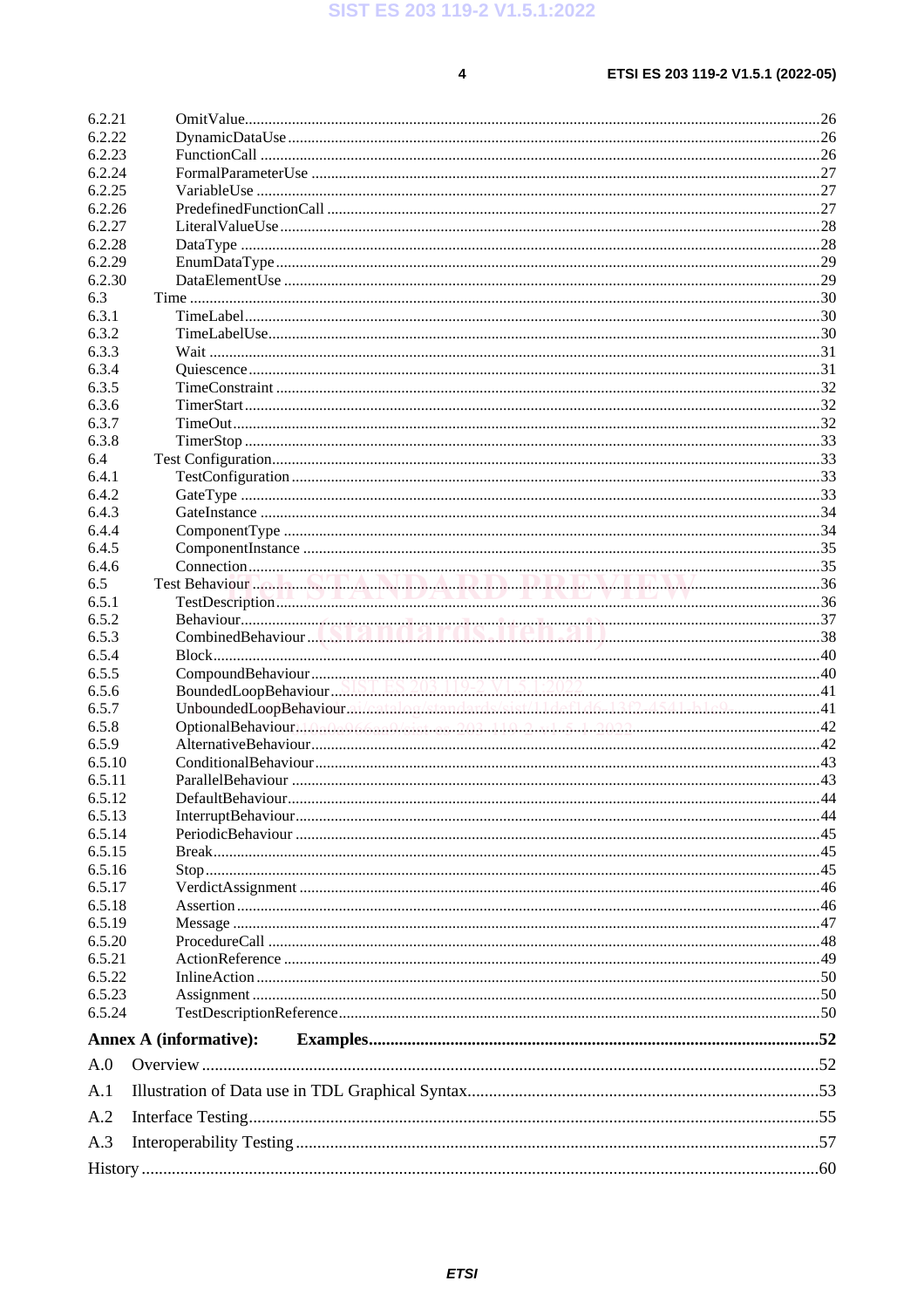### Intellectual Property Rights

### Essential patents

IPRs essential or potentially essential to normative deliverables may have been declared to ETSI. The declarations pertaining to these essential IPRs, if any, are publicly available for **ETSI members and non-members**, and can be found in ETSI SR 000 314: *"Intellectual Property Rights (IPRs); Essential, or potentially Essential, IPRs notified to ETSI in respect of ETSI standards"*, which is available from the ETSI Secretariat. Latest updates are available on the ETSI Web server ([https://ipr.etsi.org/\)](https://ipr.etsi.org/).

Pursuant to the ETSI Directives including the ETSI IPR Policy, no investigation regarding the essentiality of IPRs, including IPR searches, has been carried out by ETSI. No guarantee can be given as to the existence of other IPRs not referenced in ETSI SR 000 314 (or the updates on the ETSI Web server) which are, or may be, or may become, essential to the present document.

### **Trademarks**

The present document may include trademarks and/or tradenames which are asserted and/or registered by their owners. ETSI claims no ownership of these except for any which are indicated as being the property of ETSI, and conveys no right to use or reproduce any trademark and/or tradename. Mention of those trademarks in the present document does not constitute an endorsement by ETSI of products, services or organizations associated with those trademarks.

**DECT™**, **PLUGTESTS™**, **UMTS™** and the ETSI logo are trademarks of ETSI registered for the benefit of its Members. **3GPP™** and **LTE™** are trademarks of ETSI registered for the benefit of its Members and of the 3GPP Organizational Partners. **oneM2M™** logo is a trademark of ETSI registered for the benefit of its Members and of the oneM2M Partners. **GSM<sup>®</sup>** and the GSM logo are trademarks registered and owned by the GSM Association.

### Foreword

This ETSI Standard (ES) has been produced by ETSI Technical Committee Methods for Testing and Specification (MTS).

The present document is part 2 of a multi-part deliverable. Full details of the entire series can be found in part 1 [1].

### Modal verbs terminology

In the present document "**shall**", "**shall not**", "**should**", "**should not**", "**may**", "**need not**", "**will**", "**will not**", "**can**" and "**cannot**" are to be interpreted as described in clause 3.2 of the [ETSI Drafting Rules](https://portal.etsi.org/Services/editHelp!/Howtostart/ETSIDraftingRules.aspx) (Verbal forms for the expression of provisions).

"**must**" and "**must not**" are **NOT** allowed in ETSI deliverables except when used in direct citation.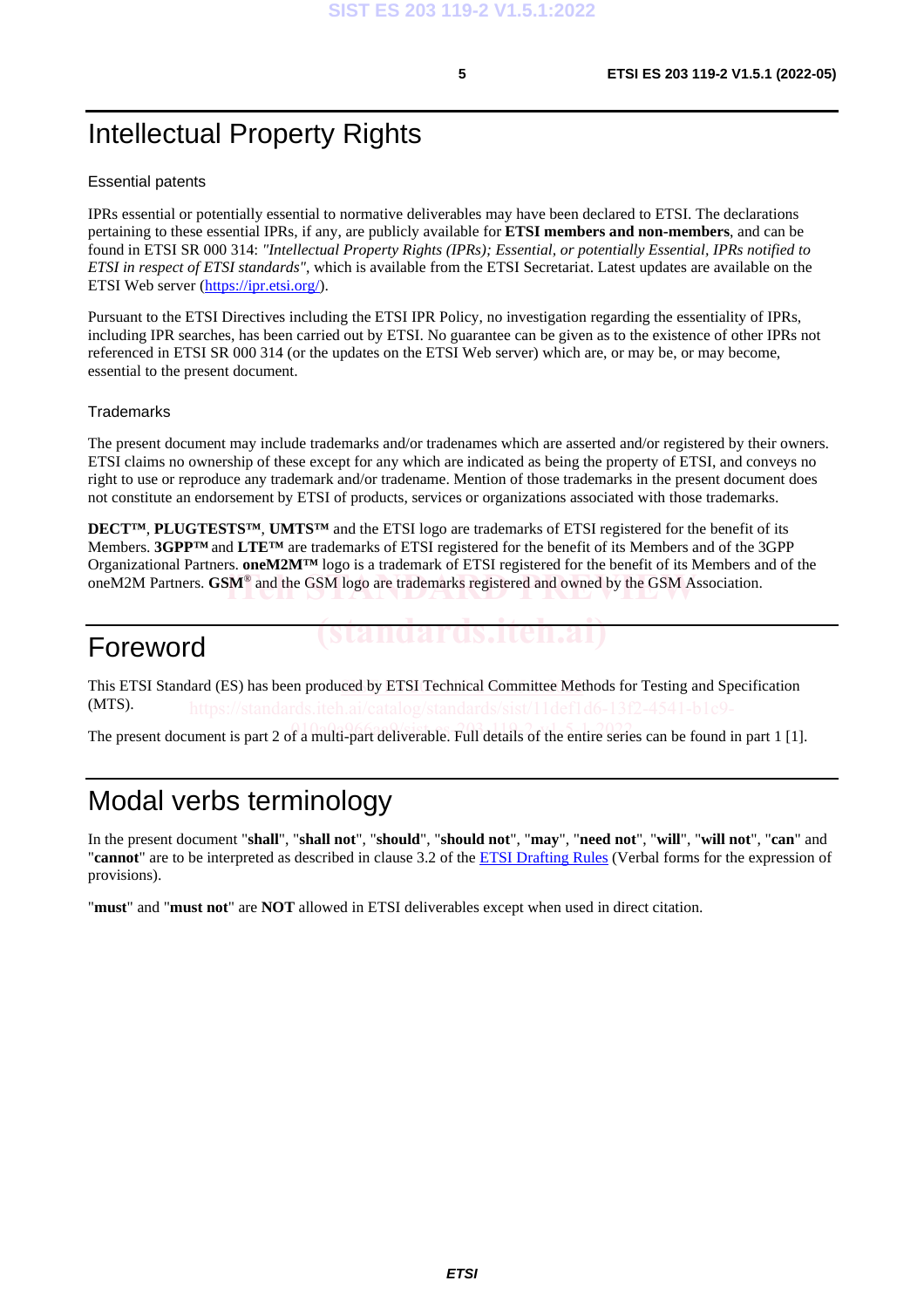### <span id="page-7-0"></span>1 Scope

The present document specifies the concrete graphical syntax of the Test Description Language (TDL). The intended use of the present document is to serve as the basis for the development of graphical TDL tools and TDL specifications. The meta-model of TDL and the meanings of the meta-classes are described in ETSI ES 203 119-1 [1].

NOTE: OMG®, UML®, OCL™ and UTP™ are the trademarks of OMG (Object Management Group). This information is given for the convenience of users of the present document and does not constitute an endorsement by ETSI of the products named.

### 2 References

### 2.1 Normative references

References are either specific (identified by date of publication and/or edition number or version number) or non-specific. For specific references, only the cited version applies. For non-specific references, the latest version of the referenced document (including any amendments) applies.

Referenced documents which are not found to be publicly available in the expected location might be found at <https://docbox.etsi.org/Reference>.

NOTE: While any hyperlinks included in this clause were valid at the time of publication, ETSI cannot guarantee their long term validity.

their long term validity.<br>The following referenced documents are necessary for the application of the present document.

[1] ETSI ES 203 119-1 (V1.6.1): "Methods for Testing and Specification (MTS); The Test Description Language (TDL); Part 1: Abstract Syntax and Associated Semantics".

### 2.2 Informative references

References are either specific (identified by date of publication and/or edition number or version number) or non-specific. For specific references, only the cited version applies. For non-specific references, the latest version of the referenced document (including any amendments) applies.

NOTE: While any hyperlinks included in this clause were valid at the time of publication, ETSI cannot guarantee their long term validity.

The following referenced documents are not necessary for the application of the present document but they assist the user with regard to a particular subject area.

[i.1] ETSI TS 136 523-1 (V10.2.0) (10-2012): "LTE; Evolved Universal Terrestrial Radio Access (E-UTRA) and Evolved Packet Core (EPC); User Equipment (UE) conformance specification; Part 1: Protocol conformance specification (3GPP TS 36.523-1 version 10.2.0 Release 10)". [i.2] ETSI TS 186 011-2 (V3.1.1) (06-2011): "IMS Network Testing (INT); IMS NNI Interoperability Test Specifications; Part 2: Test Description for IMS NNI Interoperability".

### 3 Definition of terms, symbols and abbreviations

### 3.1 Terms

For the purposes of the present document, the following terms apply:

**diagram:** placeholder of TDL shapes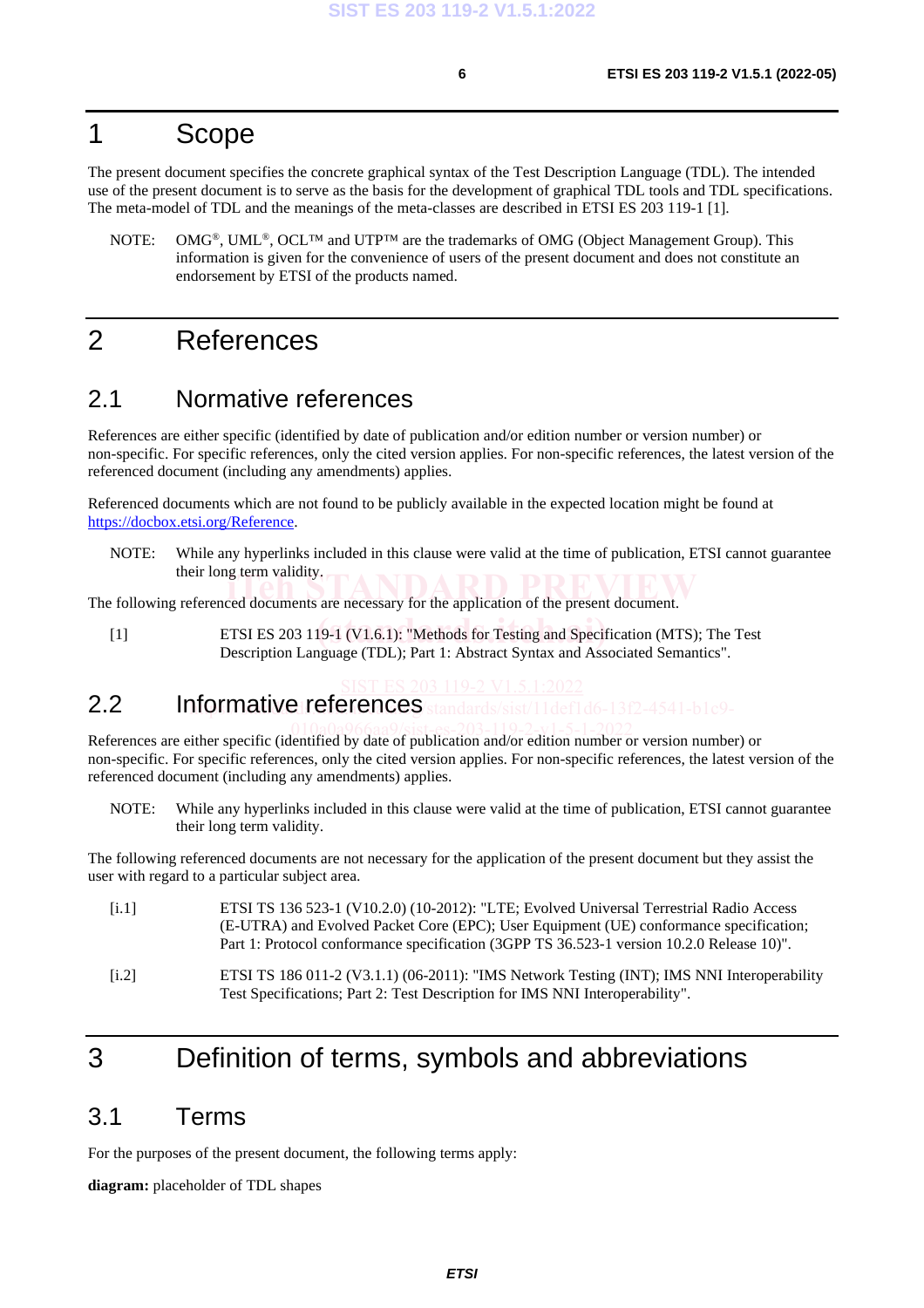**lifeline:** vertical line originates from a gate instance or a component instance, to which behavioural elements may be attached

NOTE: A lifeline from top to down represents how time passes.

**shape:** layout of the graphical representation of a TDL meta-class

### 3.2 Symbols

Void.

### 3.3 Abbreviations

For the purposes of the present document, the following abbreviations apply:

| <b>Extended Backus-Naur Form</b>         |
|------------------------------------------|
| IP Multimedia Subsystem                  |
| Object Constraint Language <sup>TM</sup> |
| <b>Test Description Language</b>         |
| Unified Resource Identifier              |
|                                          |

### 4 Basic principles

# 4.1 Introduction

The meta-model of the Test Description Language is specified in ETSI ES 203 119-1 [\[1](#page-7-0)]. The presentation format of the meta-model can be different according to the needs of the users or the requests of the domain, where the TDL is applied. These presentation formats can either be text-oriented or graphic-oriented and may cover all the functionalities applied. These presentation formats can enter be text-offended or graphic-offended and may cover an the function.<br>of the TDL meta-model or just a part of it, which is relevant to satisfy the needs of a specific application https://standards.iteh.ai/catalog/standards/sist/11def1d6-13f2-4541-b1c9-

The present document specifies a concrete graphical syntax that provides a graphical representation for the whole functionality of the TDL meta-model.

The document specifies the TDL diagram, where the graphical representations of the instances of the TDL meta-classes may be placed. A graphical representation may contain a shape with textual labels placed into it. The rules, how these labels shall be interpreted are described in OCL-like expressions.

### 4.2 Document Structure

The present document specifies the concrete graphical syntax of the Test Description Language (TDL).

Clause 5 specifies the TDL Diagram.

Clause 6 specifies the concrete shapes defined for the TDL meta-classes. (The meta-model of TDL and the meanings of the meta-classes are described in ETSI ES 203 119-1 [\[1](#page-7-0)].)

- Foundation (clause 6.1)
- Data (clause 6.2)
- Time (clause 6.3)
- Test Configuration (clause 6.4)
- Test Behaviour (clause 6.5)

At the end of the present document several examples illustrating the features of the TDL Graphical Syntax can be found.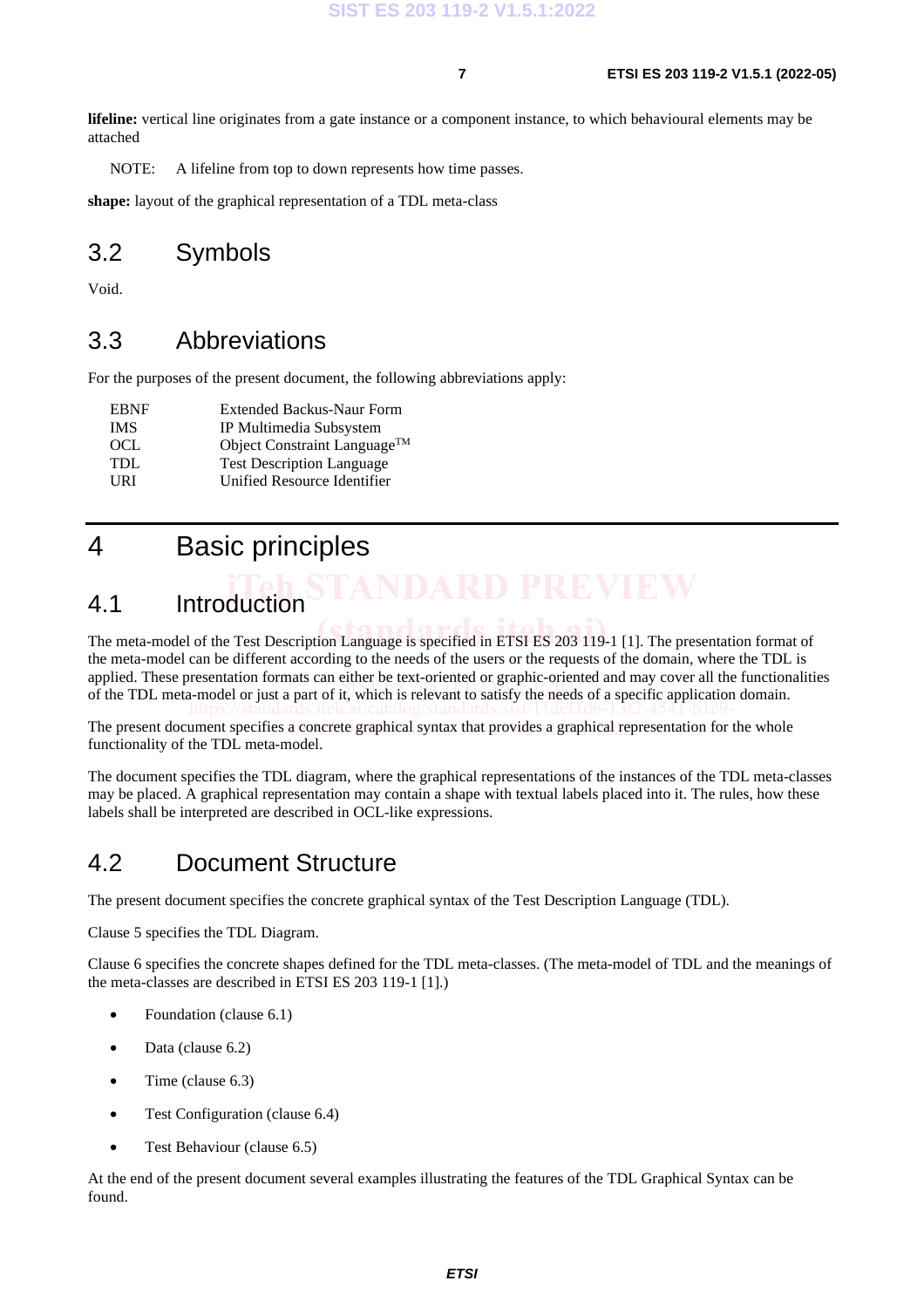### 4.3 Notational Conventions

### 4.3.0 General

Elements from the TDL meta-model [[1\]](#page-7-0) are typed in italic, e.g. *StructuredDataType.*

The definition of the TDL concrete graphical syntax consists of both shapes and textual labels placed into these shapes. Textual labels are differentiated into non-terminal textual labels and terminal textual labels. The production rule of a non-terminal textual label is specified by a combination of EBNF symbols and OCL-like expressions to navigate over the abstract syntax meta-model of TDL.

### 4.3.1 Symbols and meanings for shapes

Shapes consist of outermost borders, compartments, and textual labels (i.e. non-terminal textual labels and terminal-textual labels). The following conventions apply:

- Non-terminal textual labels are typed in small capitals (e.g. PRODUCTIONRULELABEL). The name of the label refers to a production rule with the same name that specifies how the result of the production rule is determined.
- If a non-terminal symbol name is typed in special, e.g. UNDERLINED or **BOLD** small capitals, underlined or bold font shall be used in the shape for the result of the production rule of that non-terminal symbol, e.g. SIMPLEDATAINSTANCENAMELABEL (non-terminal) and MyValue:MyType (a result of the production rule of that non-terminal) or COMPONENTROLELABEL (non-terminal) and **TESTER** (a result of the production rule of that non-terminal), etc.
- **•** Terminal textual labels are typed in non-small-capital characters. They shall be typeset in the same font, as **interval in the same font**, as they appear on the figure, e.g. if a terminal textual label is typed in **bold**, bold font shall be used in the shape for that terminal textual symbol, e.g. **timer**, etc. for that terminal textual symbol, e.g. **timer**, etc.
- The outermost border of a shape shall not be hidden, unless it is stated explicitly.
- Compartments and non-terminal textual labels may be hidden to simplify the internal structure of the shape.
- In the figures, optional compartments are shaded in a light grey colour, while optional non-terminal textual labels are typed in grey colour. However, the colour and the shading indicate only the optionality of a compartment or a non-terminal label. That is, if they are actually present in a test description, they shall not be shaded and shall be typed in black.
- If a non-terminal textual label is defined to be optional, that non-terminal textual label shall only be shown if the surrounding compartment is shown and the corresponding non-terminal textual production rule results in a non-empty string or a non-empty collection of strings.
- If an optional compartment contains a mandatory terminal or non-terminal textual label, the text shall only be shown if the surrounding compartment is shown.
- References to non-terminal textual production rules external to the given shape are represented by the name of the referenced production rule enclosed in angle brackets (e.g. <REFERENCEDPRODUCTIONRULE>).
- A non-terminal textual label in between hashmarks (e.g. #ELEMENT#) denotes a placeholder for a shape identified by that non-terminal textual label.

### 4.3.2 Symbols for non-terminal textual labels

Non-terminal textual labels are specified by production rules (so called non-terminal textual label production rule). The formal specification of a non-terminal textual label production rule is expressed by OCL. The context meta-model element for the OCL expression is specified prior to the non-terminal textual label specification. In some cases, the definition of OCL expression would be too complex for understanding. In that case, pseudo-code like helper notations are used.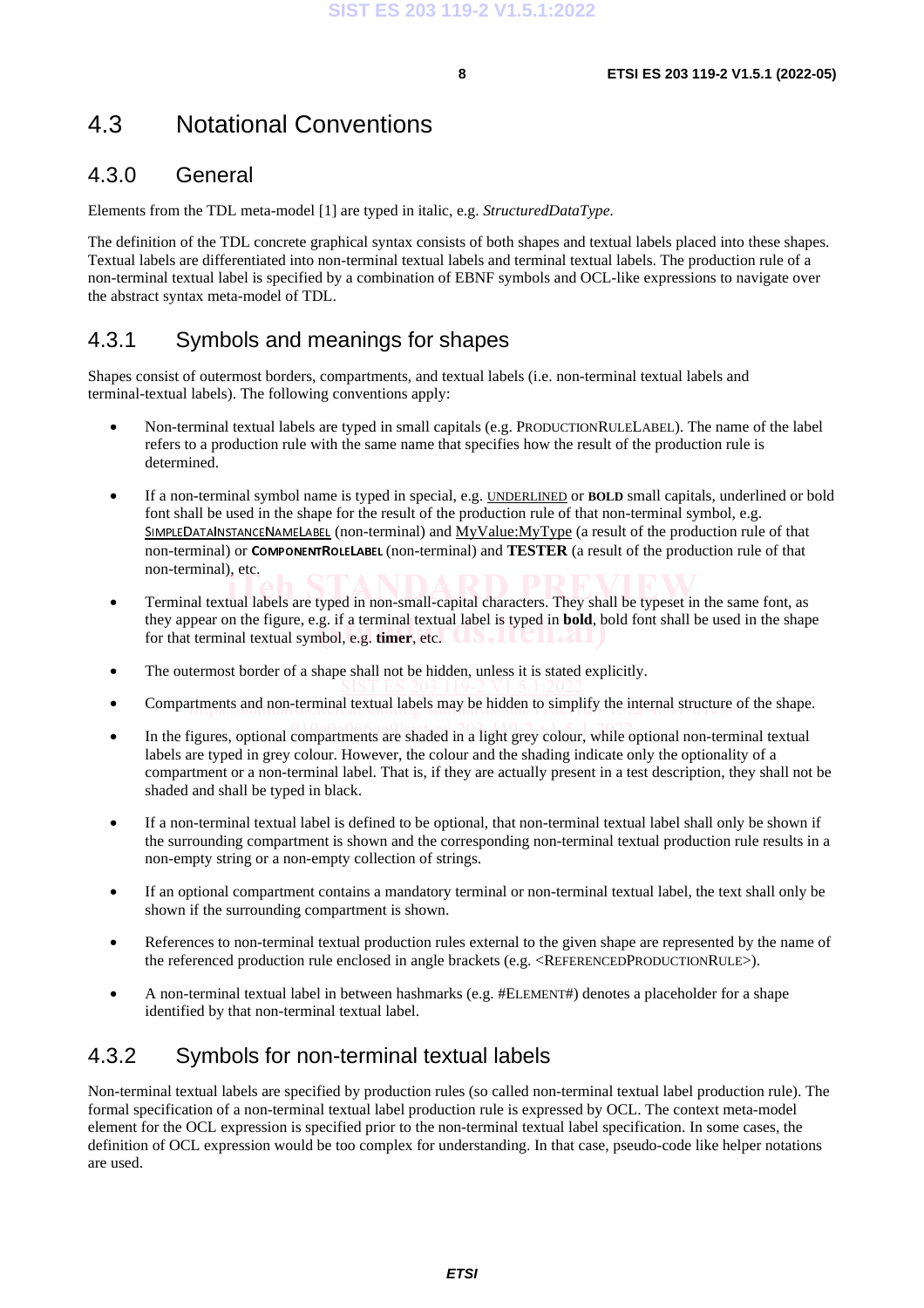<span id="page-10-0"></span>The OCL expressions are combined with a variant of the Backus-Naur Form (Extended Backus-Naur Form - EBNF). The conventions within the present document for the production rules are:

- OCL keywords and helper functions are typed in **bold.**
- The keyword **context** followed by the name of TDL metaclass determines the context element for the following production rule (e.g. **context** Package).
- Non-terminal textual labels production rule identifiers are always represented in small capitals (e.g. LABELPRODUCTIONRULE).
- Non-terminal textual label production rule definitions are signified with the '::= ' operator.
- OCL expressions are written in lower case characters (e.g. self.name).
- Non-terminal textual labels may contain terminal symbols. A terminal symbol is enclosed in single quotes (e.g. 'keyword' or '[').
- Alternative choices between symbols in a production rule are separated by the  $\parallel$ ' symbol (e.g. symbol  $\parallel$ symbol2).
- Symbols that are optional are enclosed in square brackets ' [ ] ' (e.g. [symbol]).
- In case the context of an OCL expression needs to be changed for non-terminal textual label production rule, the predefined function *variable* **as context in <LABELPRODUCTIONRULE>** shall be used to invoke a production rule of a different metaclass, where v*ariable* refers to an instance of a metaclass that complies with the context of the invoked **<LabelProductionRule>.**
- If the OCL expression of a production rule results in a collection of strings, a collection helper function **separator(String)** is used to specify the delimiter between any two strings in the collection, e.g. self.collectionProperty->**separator**(','). The collection helper function **newline**() inserts a line break between any two strings in the collection. any two strings in the collection.
- Iterations over collections of attributes of a metaclass use a verbatim (non-OCL) helper function *foreach* with nerations over conections or authoutes or a metaclass use a verbathin (non-OCL) helper function<br>the following syntax: **foreach** *VariableName ':' VariableType* [separator(String)|newline()] in oclexpression end. *VariableName* is an alphanumeric word signifying the variable used for subsequent of *OCLexpression end. VariableName* is an alphanumeric word signifying the variable used for subsequent statement. *VariableType* is a string that shall be the same as a TDL metaclass name. *OCLexpression* is an OCL statement that resolves in a collection of metaclass elements compliant to the metaclass given in *VariableType*. For example, the statement LABEL ::= **foreach** *e:Element in self.attribute* **end**, iterates of the elements in the collection *self.attribute* and stores resulting element of each iteration in variable *e*. The variable *e* can be used in the body of the loop for further calculations. In every iteration, the non-terminal textual production rule LABEL is invoked, and the respective instance of metaclass *Element* that is stored in *e* will be used in the invoked production rule. The collection helper functions **separator(String)** and **newline( )** may also be applied directly to the **foreach** construct.
- For the *PredefinedFunction* instances whose name starts and ends by a character '\_' (actually they are infix operators) the (non-OCL) helper function *getOperatorSymbol()* is used to retrieve the operator symbol from the name. *getOperatorSymbol()* returns by the name of the *PredefinedFunction* instance without the character '\_' at the beginning and at the end.

### 4.3.3 Examples

| <b>Test Objective</b>         |
|-------------------------------|
| <b>TESTOBJECTIVENAMELABEL</b> |
| <b>Description</b>            |
| <b>DESCRIPTIONLABEL</b>       |
| <b>Objective URI</b>          |
| <b>URIOFOBJECTIVELABEL</b>    |

**ntext** TestObjective<br>:STOBJECTIVENAMELABEL ::= self.name ESCRIPTIONLABEL ::= self.description DESCRIPTIONLABEL ::= self.description URIOFOBJECTIVELABEL ::= self.objectiveURI->newline()

**Figure 4.1: Notational convention example 1**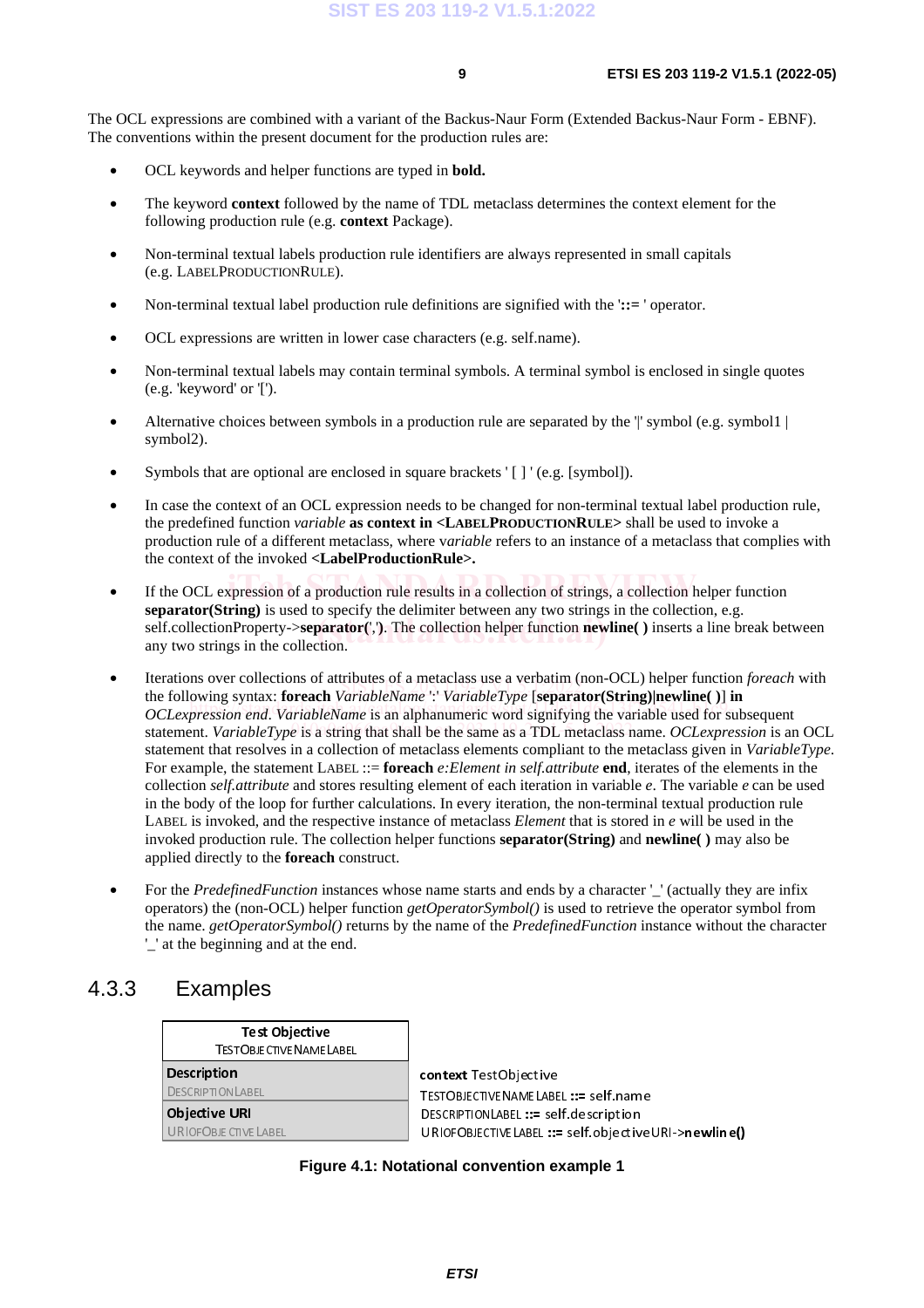In [figure 4.1](#page-10-0), the following notational concepts of the TDL Concrete Graphical Syntax are shown:

- The uppermost compartment contains a terminal textual label (a keyword) 'Test Objective' typed in bold.
- The context meta-model element of this shape is *TestObjective*.
- The non-terminal textual label production rule TESTOBJECTIVENAMELABEL results in the name of the context element (i.e. self.name).
- There are two optional compartments (i.e. shaded grey) shown ordered from top to down.
- Both compartments contain a mandatory terminal textual label (i.e. the label shall be shown if the surrounding compartment is shown). The terminal textual labels shall be typed in bold (**Description** and **Objective URI**, respectively).
- Both compartments contain an optional non-terminal textual label (i.e. the label shall be shown if the surrounding compartment is shown and the production rules results in a non-empty string or a non-empty collection of strings).
- The separator between the elements of the self.objectiveURI in production rule URIOFOBJECTIVELABEL is a new line.



In figure 4.2, the use of a non-OCL *foreach* helper function is illustrated. The context element when entering the foreach loop is *TestDescriptionReference*. The first foreach loop assigns iteratively each element in the collection *self.actualParameter* to the variable *d* of type *DataUse*. The variable *d* then used as it is described in the referenced production rule DATAUSELABEL. The separator between the results of the iterations is ',' (a comma character). The second foreach loop assigns iteratively each element in the collection *self.componentInstanceBinding* to the variable *c* of type *ComponentInstanceBinding*. The variable *c* is then used in a subsequent non-terminal textual label production rule to build the label for the production rule. The separator between the results of the iterations is ',' (a comma character).

### 4.4 Conformance

For an implementation claiming to conform to this version of the TDL Concrete Graphical Syntax, all features specified in the present document and in ETSI ES 203 119-1 [\[1](#page-7-0)] shall be implemented consistently with the requirements given in the present document and ETSI ES 203 119-1 [\[1](#page-7-0)].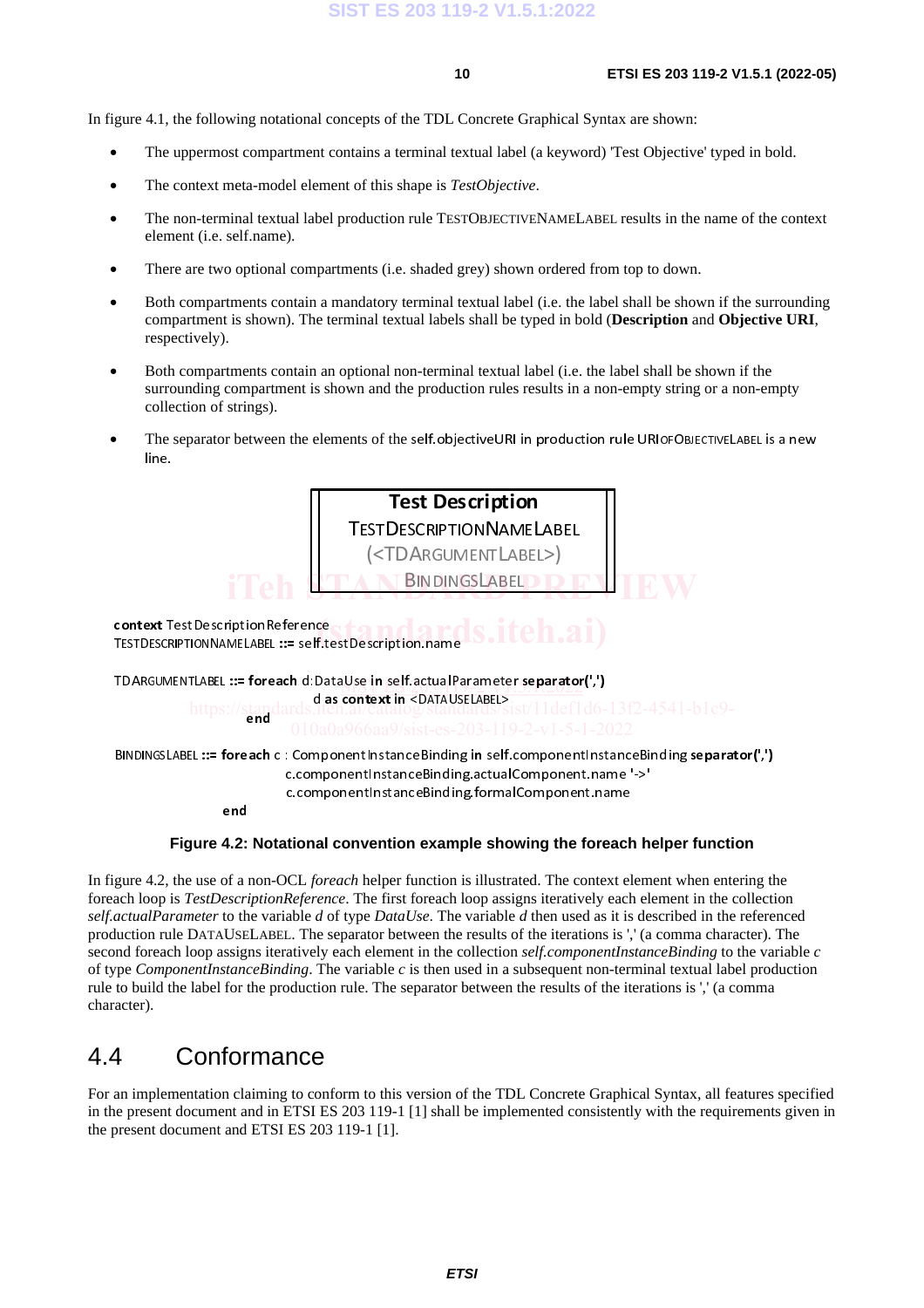### 5 Diagram

There are two kinds of diagrams provided by the TDL Graphical Syntax. The first is a generic TDL diagram in which all diagram elements can be represented. The second is an optional TDL behaviour diagram where the behaviour of a single test description can be represented. There may be multiple instances of both kinds of TDL diagrams at the same time.

The shapes that may be placed onto a generic TDL diagram are specified in clause 6. A subset of the shapes related to the behaviour of a single test description may also be placed onto a TDL behaviour diagram.

### 6 Shapes

- 6.1 Foundation
- 6.1.1 Element

Concrete Graphical Notation

This is an abstract metaclass, therefore no graphical representation is defined.

Formal Description

context Element ELEMENTNAMELABEL ::= self.name

**Comments** 

To a shape of any subclass of *Element*, the name of that *Element* may be attached by a thin dashed line unless it is stated otherwise in the shape definition of a given subclass of *Element*<sub>LS</sub>/sist/11def1d6-13f2-4541-b1c9-



### 6.1.2 NamedElement

Concrete Graphical Notation

This is an abstract metaclass, therefore no graphical representation is defined.

Formal Description

context NamedElement

QUALIFIEDELEMENTLABEL ::= self.qualifiedName

### **Comments**

To a shape of any subclass of *NamedElement*, the qualified name of that *NamedElement* may be attached by a thin dashed line, except for those subclasses where it is specified otherwise.

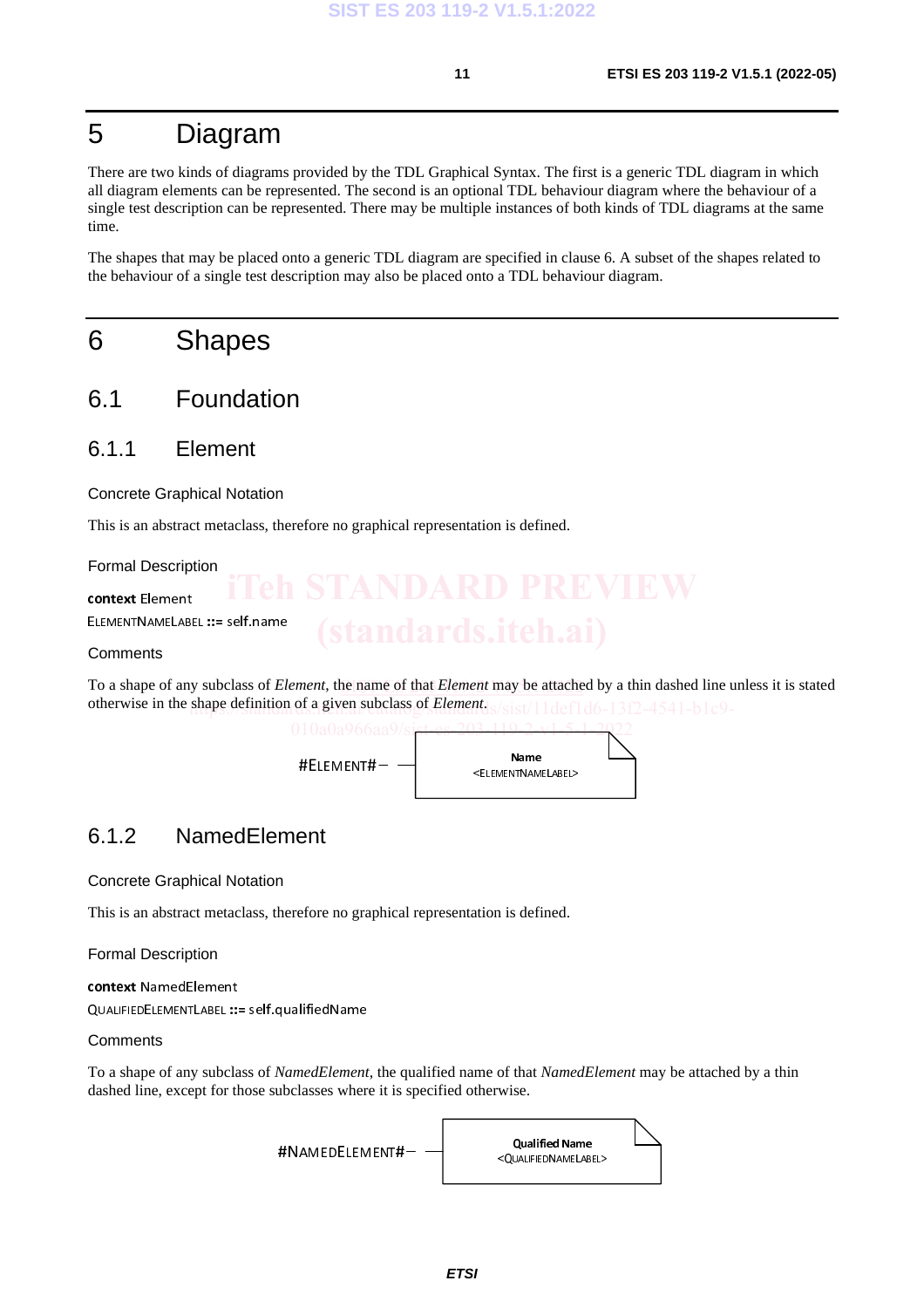### 6.1.3 ElementImport

### Concrete Graphical Notation

This metaclass has no dedicated shape, it is used solely in the shapes of other metaclasses.

### Formal Description

```
context ElementImport
```
IMPORTLABEL ::= 'from' self.importedPackage.qualifiedName

```
if self.importedElement->isEmpty() then
   'all' 
else 
   self.importedElement.name->separator(',') 
endif
```
### **Comments**

No comments.

### 6.1.4 Package